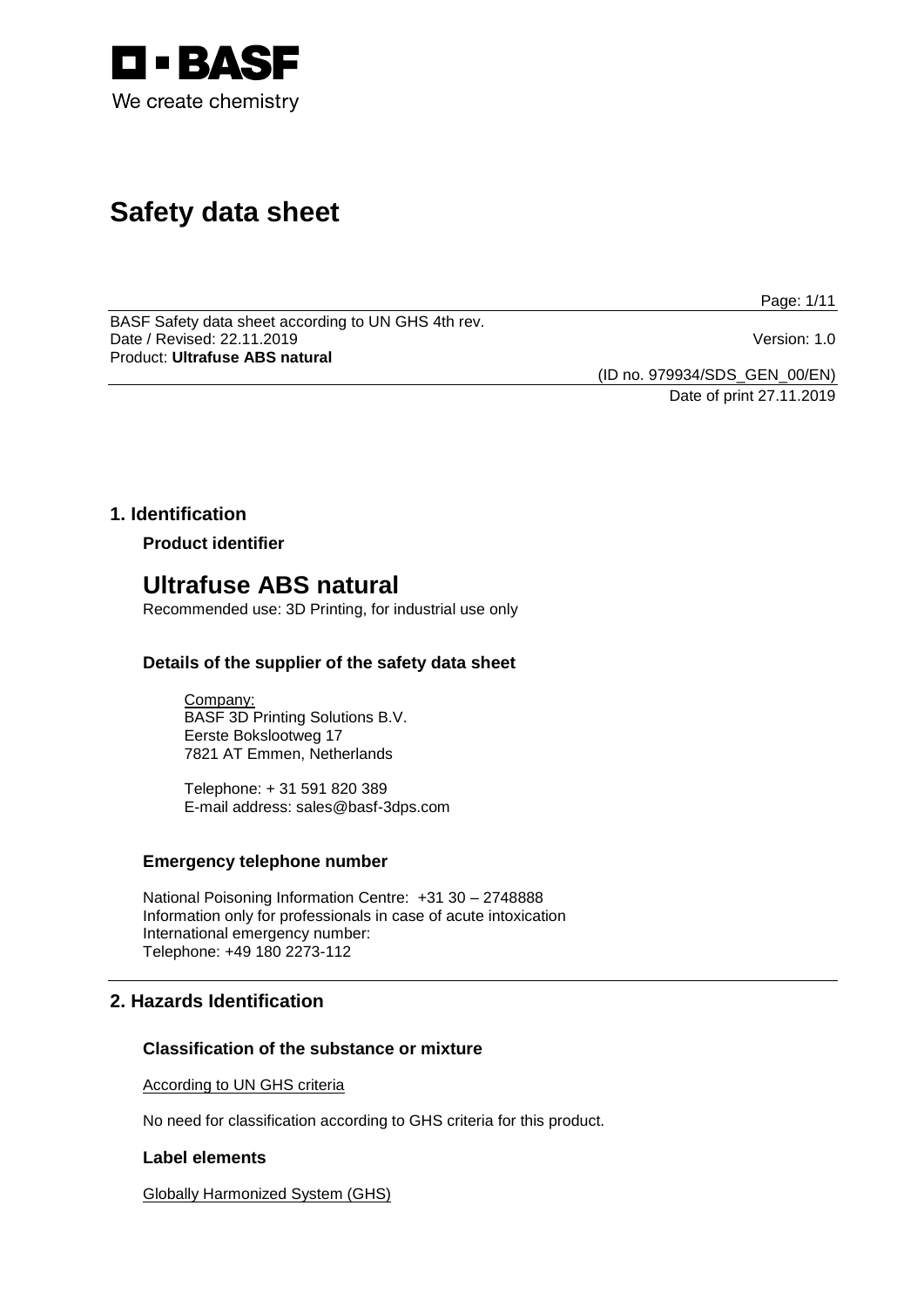Page: 2/11

BASF Safety data sheet according to UN GHS 4th rev. Date / Revised: 22.11.2019 Version: 1.0 Product: **Ultrafuse ABS natural**

(ID no. 979934/SDS\_GEN\_00/EN)

Date of print 27.11.2019

The product does not require a hazard warning label in accordance with GHS criteria.

## **Other hazards**

#### According to UN GHS criteria

If applicable information is provided in this section on other hazards which do not result in classification but which may contribute to the overall hazards of the substance or mixture.

## **3. Composition/Information on Ingredients**

## **Substances**

Not applicable

#### **Mixtures**

Chemical nature

Polymer

Hazardous ingredients (GHS) According to UN GHS criteria

No particular hazards known.

## **4. First-Aid Measures**

#### **Description of first aid measures** Remove contaminated clothing.

If inhaled:

Remove the affected individual into fresh air and keep the person calm. Assist in breathing if necessary. If symptoms persist, seek medical advice.

#### On skin contact:

Wash thoroughly with soap and water. Burns caused by molten material require hospital treatment. If irritation develops, seek medical attention.

#### On contact with eyes:

In case of contact with the eyes, rinse immediately for at least 15 minutes with plenty of water. If irritation develops, seek medical attention.

On ingestion:

Rinse mouth and then drink 200-300 ml of water. Do not induce vomiting. Seek medical attention.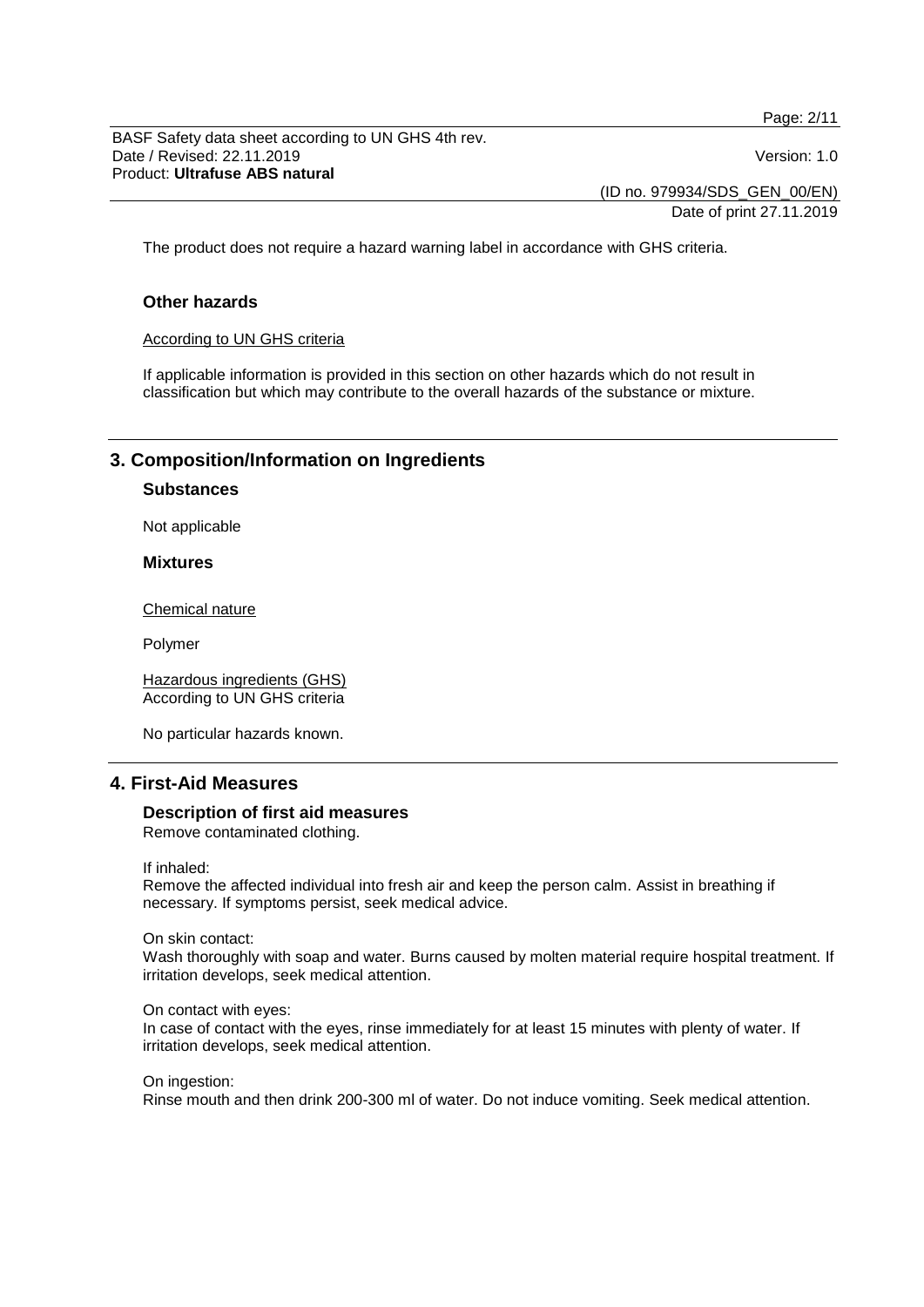Page: 3/11

BASF Safety data sheet according to UN GHS 4th rev. Date / Revised: 22.11.2019 Version: 1.0 Product: **Ultrafuse ABS natural**

(ID no. 979934/SDS\_GEN\_00/EN)

Date of print 27.11.2019

## **Most important symptoms and effects, both acute and delayed**

Symptoms: (Further) symptoms and / or effects are not known so far

Hazards: No hazard is expected under intended use and appropriate handling.

#### **Indication of any immediate medical attention and special treatment needed**

Treatment: Treat according to symptoms (decontamination, vital functions), no known specific antidote.

## **5. Fire-Fighting Measures**

#### **Extinguishing media**

Suitable extinguishing media: water spray, foam, dry powder

#### **Special hazards arising from the substance or mixture**

Acrylonitrile, Styrene, fumes/smoke, carbon oxides, nitrogen oxides Traces of the substances/groups of substances mentioned can be released in case of fire or upon excessive heat.

#### **Advice for fire-fighters**

Special protective equipment: Wear a self-contained breathing apparatus.

Further information:

Dusty conditions may ignite explosively in the presence of an ignition source causing flash fire.

## **6. Accidental Release Measures**

Avoid dispersal of dust in the air (i.e., clearing dust surfaces with compressed air). Avoid the formation and build-up of dust - danger of dust explosion. Dust in sufficient concentration can result in an explosive mixture in air. Handle to minimize dusting and eliminate open flame and other sources of ignition.

## **Personal precautions, protective equipment and emergency procedures**

No special precautions necessary.

#### **Environmental precautions**

Do not allow to enter soil, waterways or waste water channels.

#### **Methods and material for containment and cleaning up**

For small amounts: Sweep/shovel up. For large amounts: Sweep/shovel up. Vacuum up spilled product. Reclaim for processing if possible. Ensure adequate ventilation. Avoid raising dust. After decontamination, spill area can be washed with water.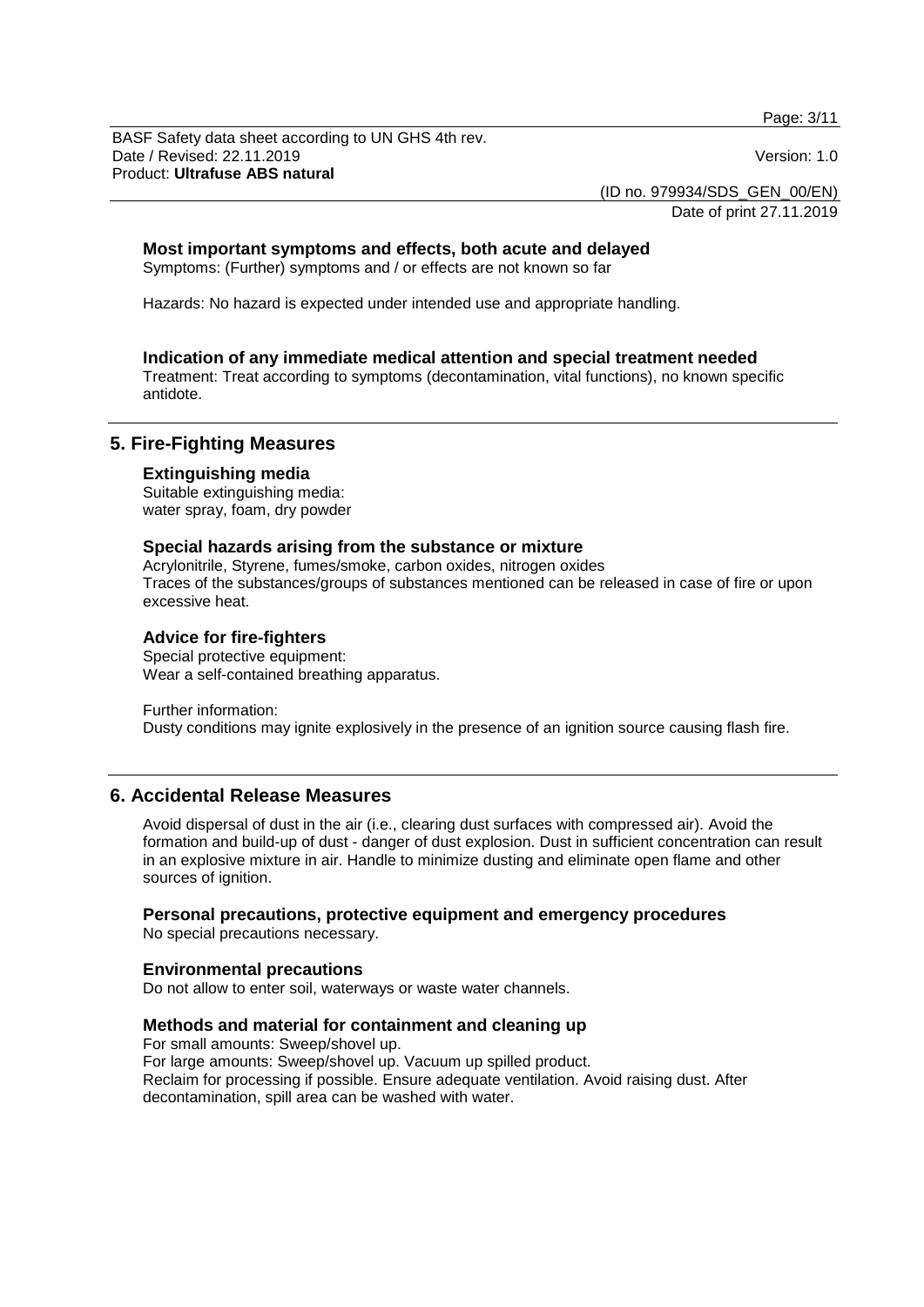Page: 4/11

BASF Safety data sheet according to UN GHS 4th rev. Date / Revised: 22.11.2019 Version: 1.0 Product: **Ultrafuse ABS natural**

(ID no. 979934/SDS\_GEN\_00/EN)

Date of print 27.11.2019

## **7. Handling and Storage**

#### **Precautions for safe handling**

Avoid inhalation of dusts/mists/vapours. Ensure adequate ventilation. Provide suitable exhaust ventilation at drying process and in the surrounding of processing machines. Keep away from sources of ignition - No smoking. Take precautionary measures against static discharges. Avoid the formation and deposition of dust.

Protection against fire and explosion:

Avoid dust formation. Dust in sufficient concentration can result in an explosive mixture in air. Handle to minimize dusting and eliminate open flame and other sources of ignition. Routine housekeeping should be instituted to ensure that dusts do not accumulate on surfaces.

#### **Conditions for safe storage, including any incompatibilities**

Further information on storage conditions: Keep container tightly closed. Avoid extreme heat. Avoid all sources of ignition: heat, sparks, open flame.

Storage stability: Avoid prolonged storage.

## **8. Exposure Controls/Personal Protection**

### **Control parameters**

Components with occupational exposure limits

100-42-5: Styrene 107-13-1: Acrylonitrile

#### **Exposure controls**

#### Personal protective equipment

#### Respiratory protection:

Breathing protection if breathable aerosols/dust are formed. Wear respiratory protection if ventilation is inadequate. Particle filter with medium efficiency for solid and liquid particles (e.g. EN 143 or 149, Type P2 or FFP2)

Hand protection: Wear chemical resistant protective gloves.

Eye protection: Safety glasses with side-shields (frame goggles) (e.g. EN 166)

Body protection: Standard work clothes and shoes.

General safety and hygiene measures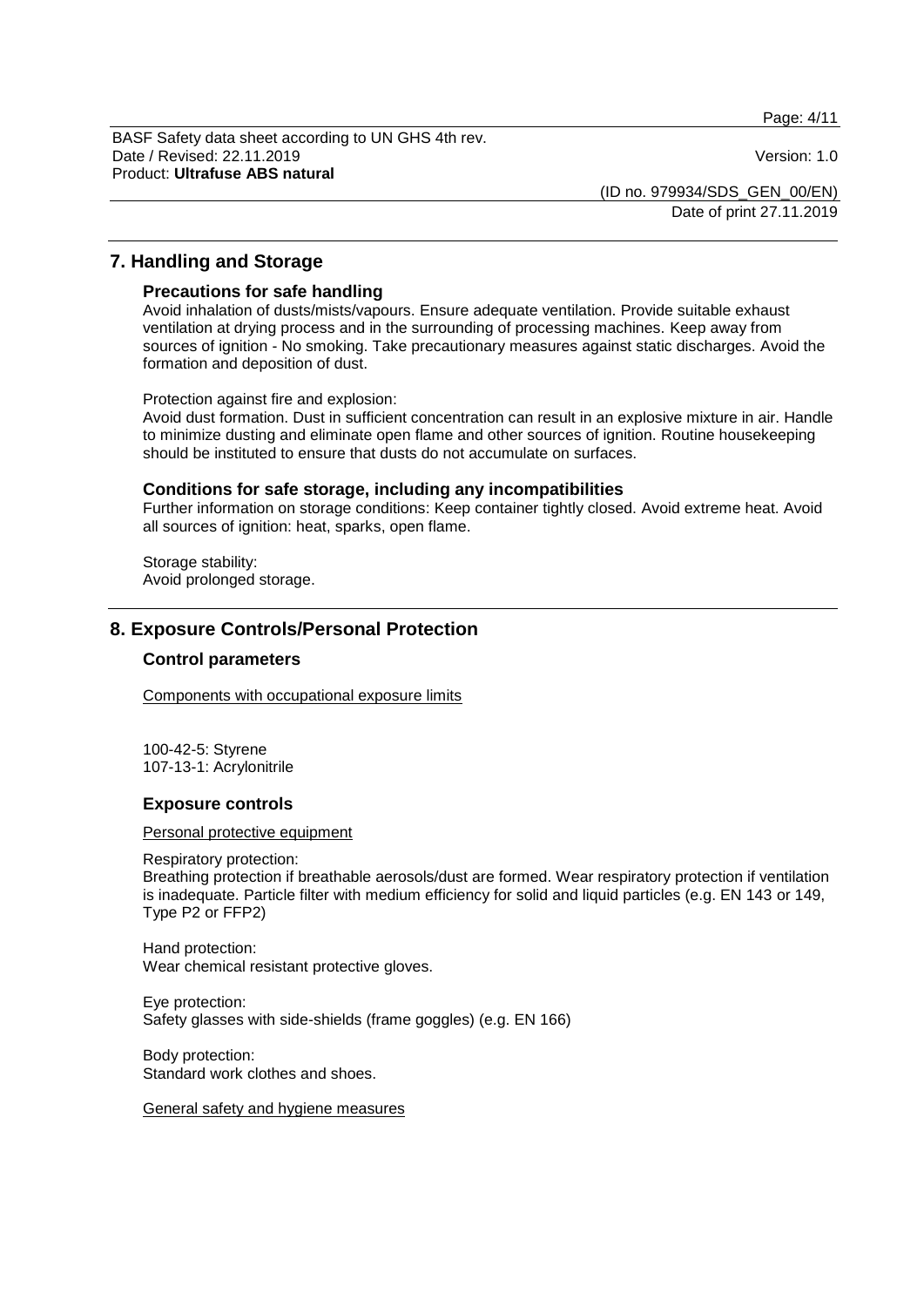Page: 5/11

BASF Safety data sheet according to UN GHS 4th rev. Date / Revised: 22.11.2019 Version: 1.0 Product: **Ultrafuse ABS natural**

(ID no. 979934/SDS\_GEN\_00/EN)

Date of print 27.11.2019

Wear protective clothing to prevent contact during mechanical processing and/or hot melt conditions. After use of gloves apply skin-cleaning agents and skin cosmetics.

## **9. Physical and Chemical Properties**

## **Information on basic physical and chemical properties**

| Form:                                               | filament                               |
|-----------------------------------------------------|----------------------------------------|
| Colour:                                             | white                                  |
| Odour:                                              | odourless                              |
| Odour threshold:                                    |                                        |
|                                                     | not applicable, odour not perceivable  |
| pH value:                                           |                                        |
|                                                     | not determined                         |
| Melting point:                                      |                                        |
|                                                     | not determined                         |
| Boiling point:                                      |                                        |
|                                                     | not applicable                         |
| Flash point:                                        |                                        |
|                                                     | not applicable                         |
| Evaporation rate:                                   |                                        |
|                                                     | The product is a non-volatile solid.   |
| Flammability:                                       | not flammable                          |
| Lower explosion limit:                              |                                        |
|                                                     | For solids not relevant for            |
|                                                     | classification and labelling.          |
| Upper explosion limit:                              |                                        |
|                                                     | For solids not relevant for            |
|                                                     | classification and labelling.          |
| Ignition temperature:                               |                                        |
|                                                     | not determined                         |
| Vapour pressure:                                    |                                        |
|                                                     | not applicable                         |
| Relative density:                                   | $1,05 - 1,07$                          |
|                                                     | (25 °C)                                |
| Relative vapour density (air):                      |                                        |
|                                                     | not applicable                         |
| Solubility in water:                                | negligible                             |
| Partitioning coefficient n-octanol/water (log Kow): |                                        |
|                                                     | not applicable for mixtures            |
|                                                     |                                        |
| Self ignition:                                      | not self-igniting                      |
| Thermal decomposition:                              | $>300$ °C                              |
| Viscosity, dynamic:                                 |                                        |
|                                                     |                                        |
| Viscosity, kinematic:                               | not applicable, the product is a solid |
|                                                     |                                        |
|                                                     | not applicable, the product is a solid |
| Fire promoting properties:                          | not fire-propagating                   |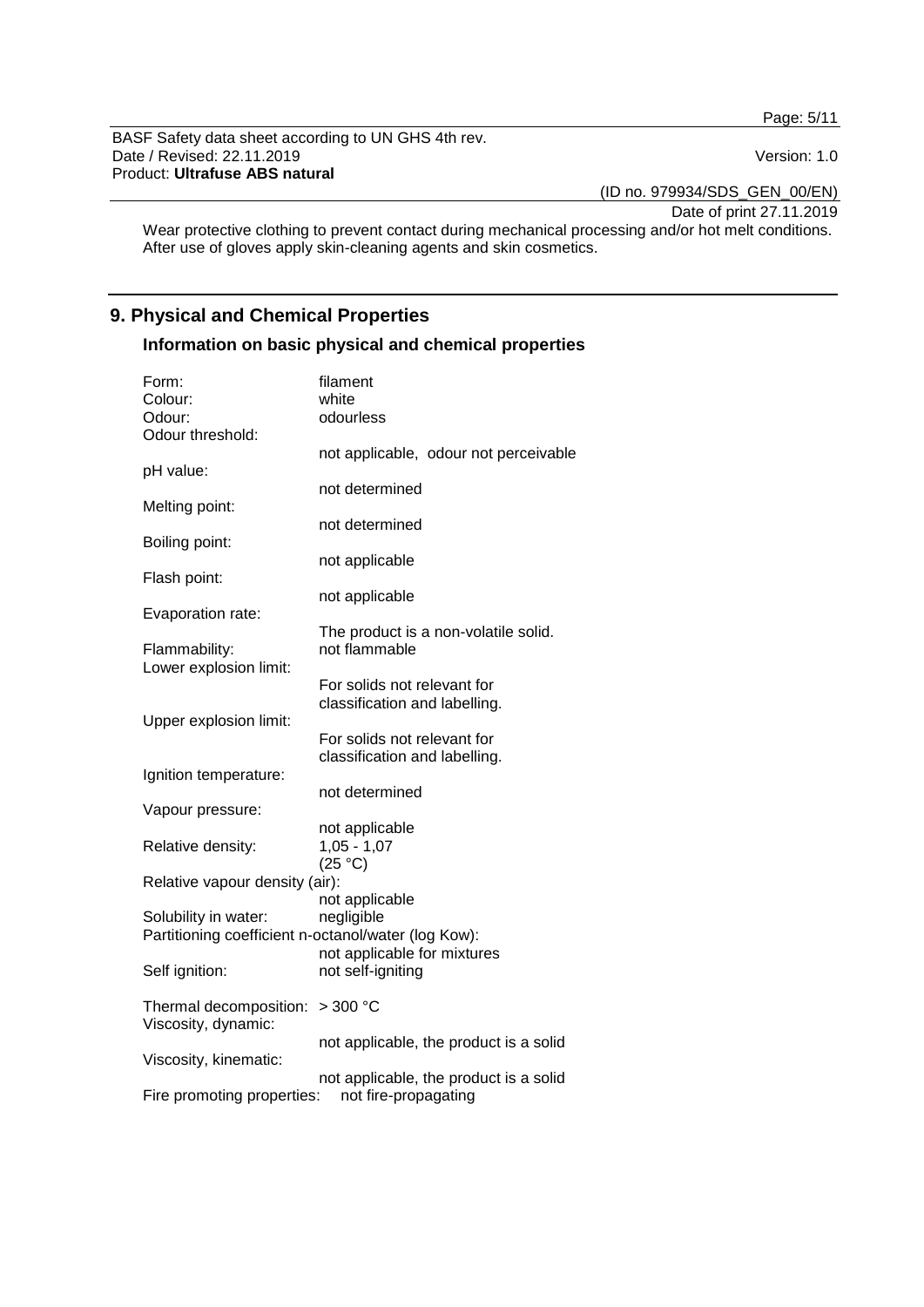Page: 6/11

BASF Safety data sheet according to UN GHS 4th rev. Date / Revised: 22.11.2019 Version: 1.0 Product: **Ultrafuse ABS natural**

(ID no. 979934/SDS\_GEN\_00/EN)

Date of print 27.11.2019

## **Other information**

| Self heating ability: | It is not a substance capable of |
|-----------------------|----------------------------------|
|                       | spontaneous heating.             |

Radioactivity:

not radioactive for transport purposes

## **10. Stability and Reactivity**

## **Reactivity**

No hazardous reactions if stored and handled as prescribed/indicated.

Corrosion to metals: No corrosive effect on metal.

**Chemical stability** Stable under normal conditions.

#### **Possibility of hazardous reactions**

The product is stable if stored and handled as prescribed/indicated.

## **Conditions to avoid**

Temperature: > 300 °C Prolonged exposure to elevated temperatures may result in exothermic decomposition accompanied by a pressure build-up in sealed containers. Avoid all sources of ignition: heat, sparks, open flame.

## **Incompatible materials**

Substances to avoid: oxidizing agents

#### **Hazardous decomposition products**

Hazardous decomposition products: Acrylonitrile, Styrene monomers, gases/vapours, oxides, hydrocarbons

## **11. Toxicological Information**

## **Information on toxicological effects**

#### Acute toxicity

Assessment of acute toxicity:

Contact with molten product may cause thermal burns. Virtually nontoxic after a single skin contact. Virtually nontoxic by inhalation. Virtually nontoxic after a single ingestion. The product has not been tested. The statement has been derived from the properties of the individual components.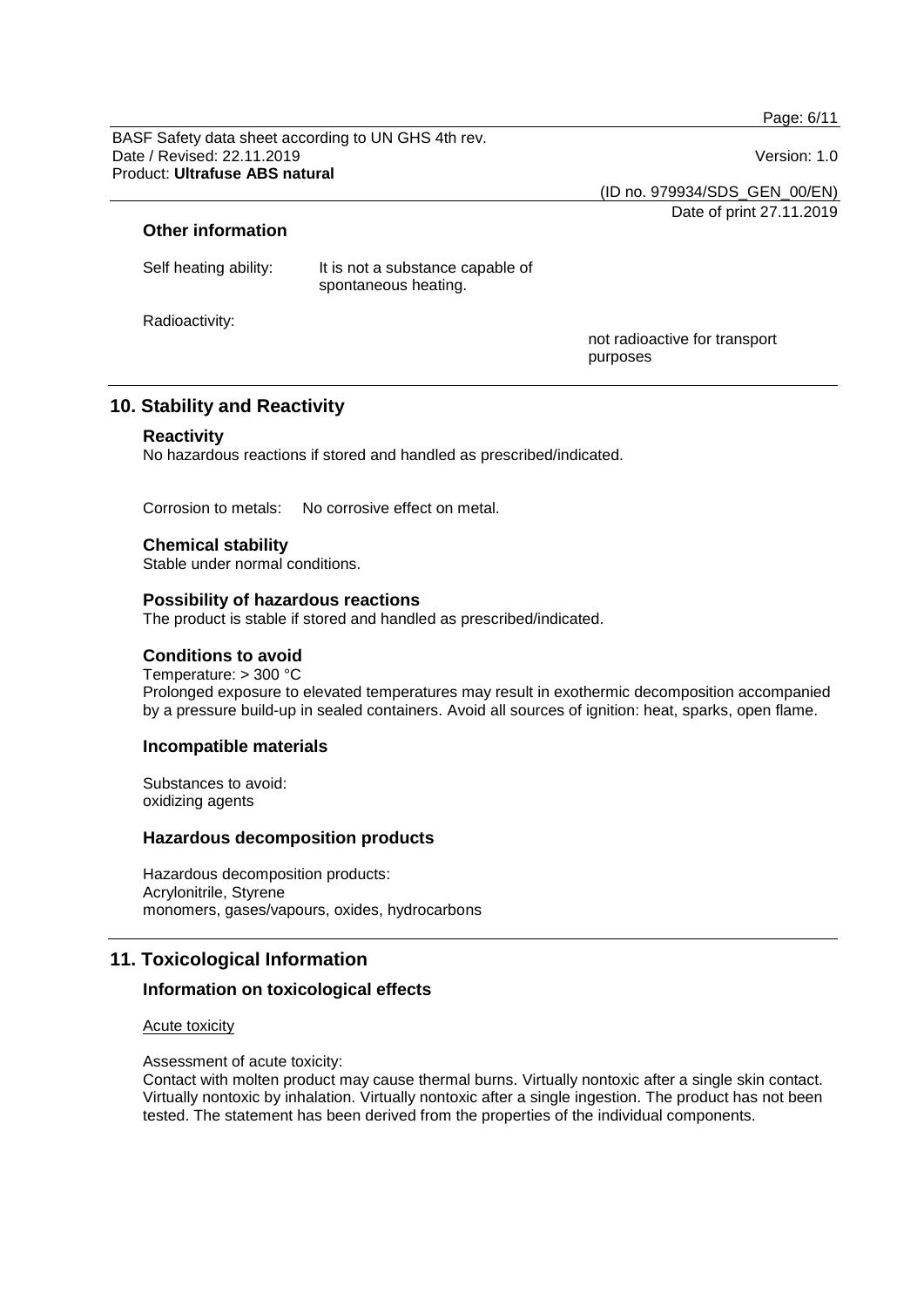Page: 7/11

BASF Safety data sheet according to UN GHS 4th rev. Date / Revised: 22.11.2019 Version: 1.0 Product: **Ultrafuse ABS natural**

(ID no. 979934/SDS\_GEN\_00/EN)

Date of print 27.11.2019

#### Irritation

Assessment of irritating effects: May cause slight irritation to the skin. May cause slight irritation to the eyes. May cause slight irritation to the respiratory tract.

#### Respiratory/Skin sensitization

Assessment of sensitization: A sensitizing effect on particularly sensitive individuals cannot be excluded.

#### Germ cell mutagenicity

Assessment of mutagenicity: Not classified, due to lack of data.

#### **Carcinogenicity**

Assessment of carcinogenicity: Not classified, due to lack of data.

#### Reproductive toxicity

Assessment of reproduction toxicity: Not classified, due to lack of data.

## Developmental toxicity

Assessment of teratogenicity: Not classified, due to lack of data.

## Specific target organ toxicity (single exposure)

Assessment of STOT single: Based on available Data, the classification criteria are not met.

## Repeated dose toxicity and Specific target organ toxicity (repeated exposure)

Assessment of repeated dose toxicity: The information available on the product provides no indication of toxicity on target organs after repeated exposure.

## Aspiration hazard

No aspiration hazard expected.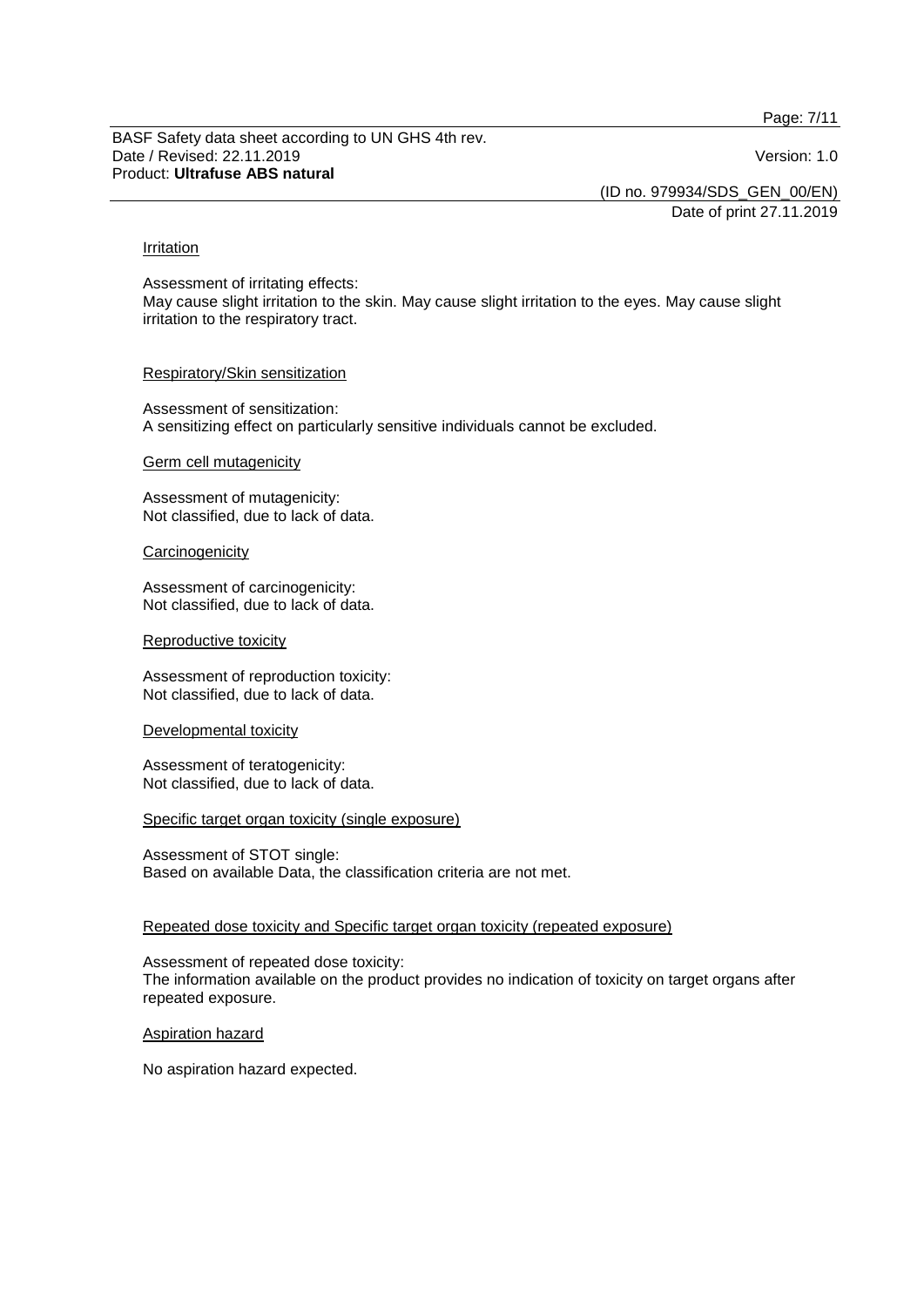Page: 8/11

BASF Safety data sheet according to UN GHS 4th rev. Date / Revised: 22.11.2019 Version: 1.0 Product: **Ultrafuse ABS natural**

(ID no. 979934/SDS\_GEN\_00/EN)

Date of print 27.11.2019

## **12. Ecological Information**

## **Toxicity**

Assessment of aquatic toxicity:

The product has not been tested. The statement has been derived from the structure of the product. There is a high probability that the product is not acutely harmful to aquatic organisms.

#### **Persistence and degradability**

Assessment biodegradation and elimination (H2O): Experience shows this product to be inert and non-degradable.

#### **Bioaccumulative potential**

Bioaccumulation potential: The product will not be readily bioavailable due to its consistency and insolubility in water.

## **Mobility in soil**

Assessment transport between environmental compartments: Adsorption in soil: Adsorption to solid soil phase is possible.

## **Results of PBT and vPvB assessment**

The product does not fulfill the criteria for PBT (Persistent/bioaccumulative/toxic) and vPvB (very persistent/very bioaccumulative).

#### **Other adverse effects**

No data available.

## **Additional information**

Other ecotoxicological advice:

The product has been assessed on the basis of the components' available data. To some extent data gaps exist for individual components.

## **13. Disposal Considerations**

## **Waste treatment methods**

Must be disposed of or incinerated in accordance with local regulations.

A waste code in accordance with the European waste catalog (EWC) cannot be specified, due to dependence on the usage.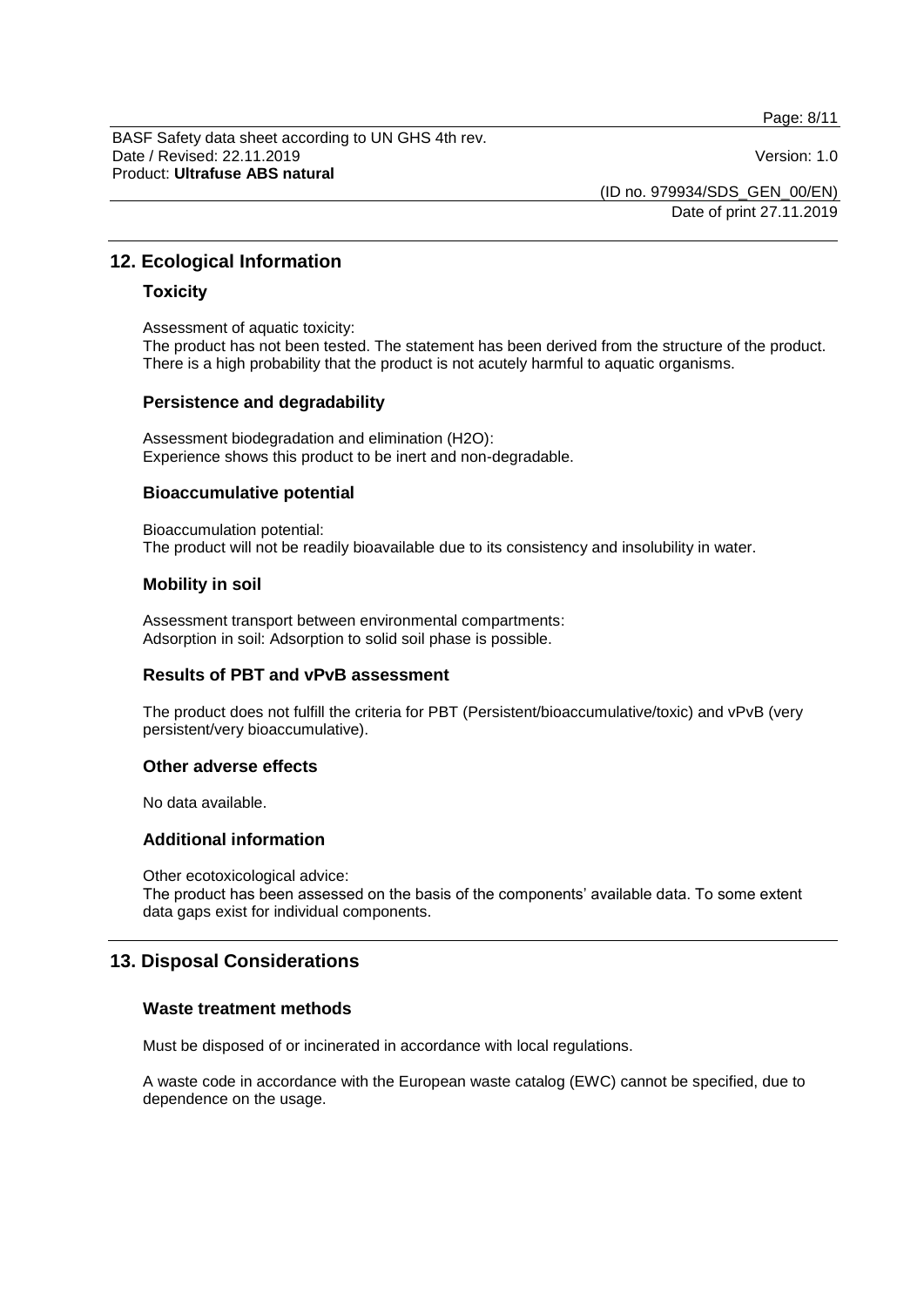Page: 9/11

BASF Safety data sheet according to UN GHS 4th rev. Date / Revised: 22.11.2019 **Version: 1.0** Product: **Ultrafuse ABS natural**

(ID no. 979934/SDS\_GEN\_00/EN)

Date of print 27.11.2019

The waste code in accordance with the European waste catalog (EWC) must be specified in cooperation with disposal agency/manufacturer/authorities.

Contaminated packaging:

Packs that cannot be cleaned should be disposed of in the same manner as the contents. Uncontaminated packaging can be re-used.

## **14. Transport Information**

## **Land transport**

#### ADR

|                             | Not classified as a dangerous good under transport regulations |
|-----------------------------|----------------------------------------------------------------|
| UN number:                  | Not applicable                                                 |
| UN proper shipping name:    | Not applicable                                                 |
| Transport hazard class(es): | Not applicable                                                 |
| Packing group:              | Not applicable                                                 |
| Environmental hazards:      | Not applicable                                                 |
| Special precautions for     | None known                                                     |
| user                        |                                                                |

#### RID

|                                            | Not classified as a dangerous good under transport regulations |
|--------------------------------------------|----------------------------------------------------------------|
| UN number:                                 | Not applicable                                                 |
| UN proper shipping name:                   | Not applicable                                                 |
| Transport hazard class(es): Not applicable |                                                                |
| Packing group:                             | Not applicable                                                 |
| Environmental hazards:                     | Not applicable                                                 |
| Special precautions for                    | None known                                                     |
| user                                       |                                                                |

#### **Inland waterway transport** ADN

| UN number:                                 | Not classified as a dangerous good under transport regulations<br>Not applicable |
|--------------------------------------------|----------------------------------------------------------------------------------|
| UN proper shipping name:                   | Not applicable                                                                   |
| Transport hazard class(es): Not applicable |                                                                                  |
| Packing group:                             | Not applicable                                                                   |
| Environmental hazards:                     | Not applicable                                                                   |
| Special precautions for                    | None known                                                                       |
| user:                                      |                                                                                  |

Transport in inland waterway vessel Not evaluated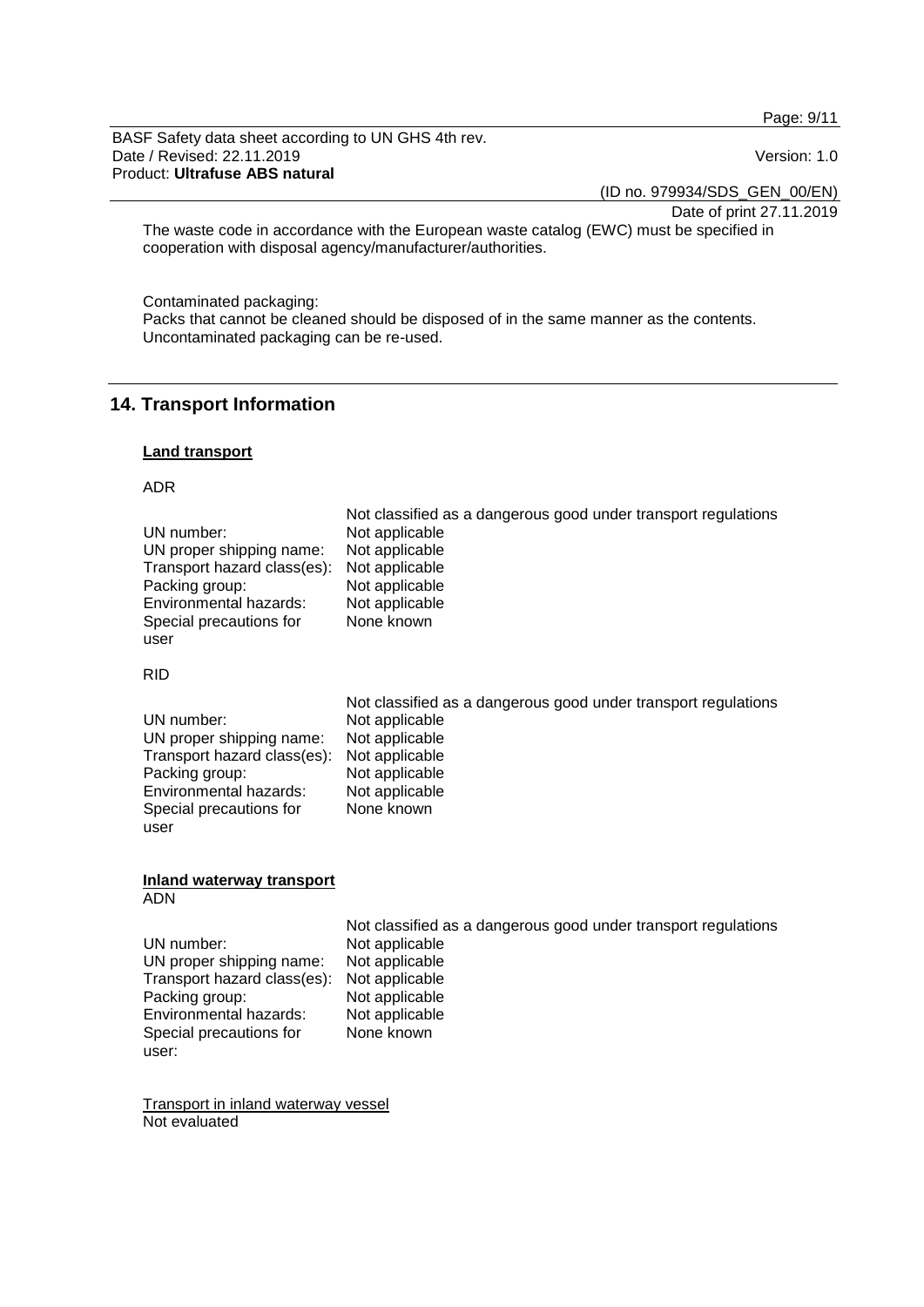Page: 10/11

BASF Safety data sheet according to UN GHS 4th rev. Date / Revised: 22.11.2019 Version: 1.0 Product: **Ultrafuse ABS natural**

(ID no. 979934/SDS\_GEN\_00/EN)

Date of print 27.11.2019

#### **Sea transport**

#### IMDG

|                                            | Not classified as a dangerous good under transport regulations |
|--------------------------------------------|----------------------------------------------------------------|
| UN number:                                 | Not applicable                                                 |
| UN proper shipping name:                   | Not applicable                                                 |
| Transport hazard class(es): Not applicable |                                                                |
| Packing group:                             | Not applicable                                                 |
| Environmental hazards:                     | Not applicable                                                 |
| Special precautions for                    | None known                                                     |
| user                                       |                                                                |

#### **Air transport**

#### IATA/ICAO

|                                            | Not classified as a dangerous good under transport regulations |
|--------------------------------------------|----------------------------------------------------------------|
| UN number:                                 | Not applicable                                                 |
| UN proper shipping name:                   | Not applicable                                                 |
| Transport hazard class(es): Not applicable |                                                                |
| Packing group:                             | Not applicable                                                 |
| Environmental hazards:                     | Not applicable                                                 |
| Special precautions for                    | None known                                                     |
| user                                       |                                                                |

#### **Transport in bulk according to Annex II of MARPOL and the IBC Code**

| Regulation:         | Not evaluated |
|---------------------|---------------|
| Shipment approved:  | Not evaluated |
| Pollution name:     | Not evaluated |
| Pollution category: | Not evaluated |
| Ship Type:          | Not evaluated |
|                     |               |

## **15. Regulatory Information**

## **Safety, health and environmental regulations/legislation specific for the substance or mixture**

Not applicable

## **16. Other Information**

The data contained in this safety data sheet are based on our current knowledge and experience and describe the product only with regard to safety requirements. This safety data sheet is neither a